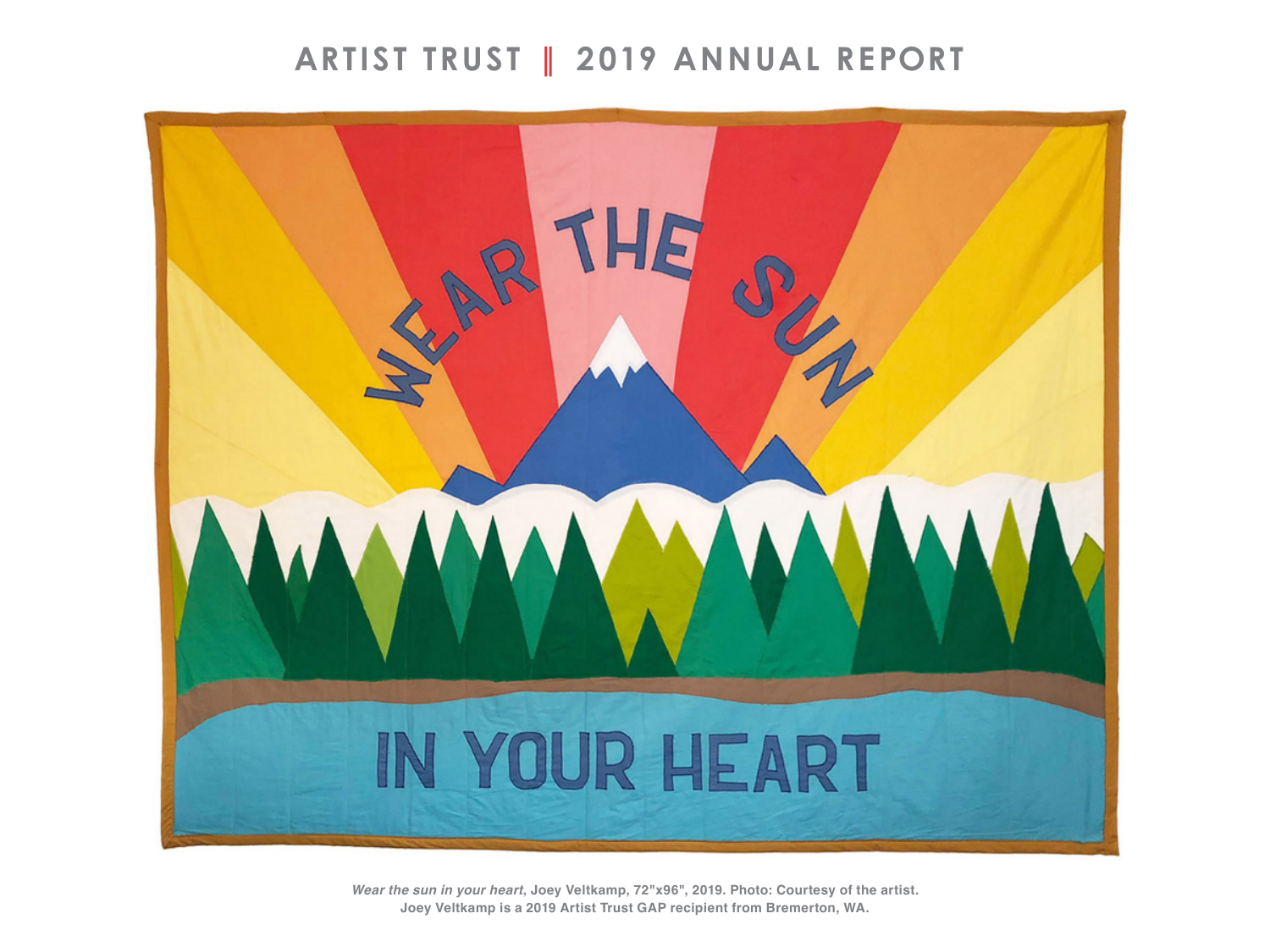# **Join Us in Celebrating Our 2019 Accomplishments**

**We have a lot to celebrate! In 2019 we granted over \$320,000 to 116 artists of all disciplines from every corner of our state, reached over 2,000 artists through over 60 in-person workshops and events in 13 counties statewide, and reached another 46,000 people through our online resources and opportunities. Meet our grant recipients here: [artisttrust.org/meet-the-artists](https://artisttrust.org/meet-the-artists/)**

## **Highlights include:**

- We increased our Fellowship Awards from \$7,500 to \$10,000, and granted 13 Fellowship Awards in 2019. Artist Trust established our Fellowship Awards in 1987 to recognize Washington State artists of exceptional talent and ability in every discipline.
- We partnered with artist Ginny Ruffner to offer the SOLA (Support Old Lady Artists) Awards, granting three unrestricted awards of \$3,000 annually to recognize Washington State female-identified visual artists, age 60 or over, who have dedicated 25 years or more to creating art.
- We partnered with Artist Trust co-founder Anne Focke and artist Matthew Offenbacher to provide \$16K in scholarships to 18 artist organizers from across Washington State to attend the 2019 Common Field Convening, a multi-day gathering of 450+ visual arts organizers. The program was created in response to the need for the region's arts organizers to contribute to the national conversation on artist issues and amplify the important work happening in the Pacific Northwest.
- We launched the Vadon Foundation Fellowship Award for Native Artists, a new grant through the Fellowship Award program recognizing a Native Artist of any discipline. This grant aligns with Artist Trust's racial equity, and is supported by the Vadon Foundation, a Seattle-based foundation committed to sustaining healthy, thriving Indigenous nations. The first recipient was visual artist, Asia Tail, who made an unprecedented decision to share half of her award with thirteen Native artists between the ages of 16–21.
- We piloted our first Art Business Night School program outside of King County. Led by artist and arts business consultant Dorothy Bocian in Vancouver WA, the six-week session, Applying for Grants, Residencies, & Other Opportunities, provided artists in Clark County with the skills and best practices to pursue support for their work. With Dorothy's guidance, they created artist statements, resumes, and other application materials and learned how to find opportunities. One participant, Judy Rose, went on to receive a 2019 GAP Award.
- In partnership with Artist Trust founding director David Mendoza, and offered through the Fellowship Award program, we created the Yayasan Bali Purnati (YBP) Residency, a one-month international residency in Bali awarded annually to a Washington State artist of any discipline. YBP facilitates early-stage collaborations between artists and producers; initiates multicultural and multidisciplinary workshops; publishes original works; and more. The 2019 recipient was visual artist, Romson Bustillo.
- In 2019, we launched a brand-new website, partially in response to artists who have said they are most interested in receiving professional development training online. In fall 2020, with support from the Murdock Charitable Trust, we'll begin offering online workshops and expand the Resources section of our website, giving artists all over Washington State access to our professional development programs.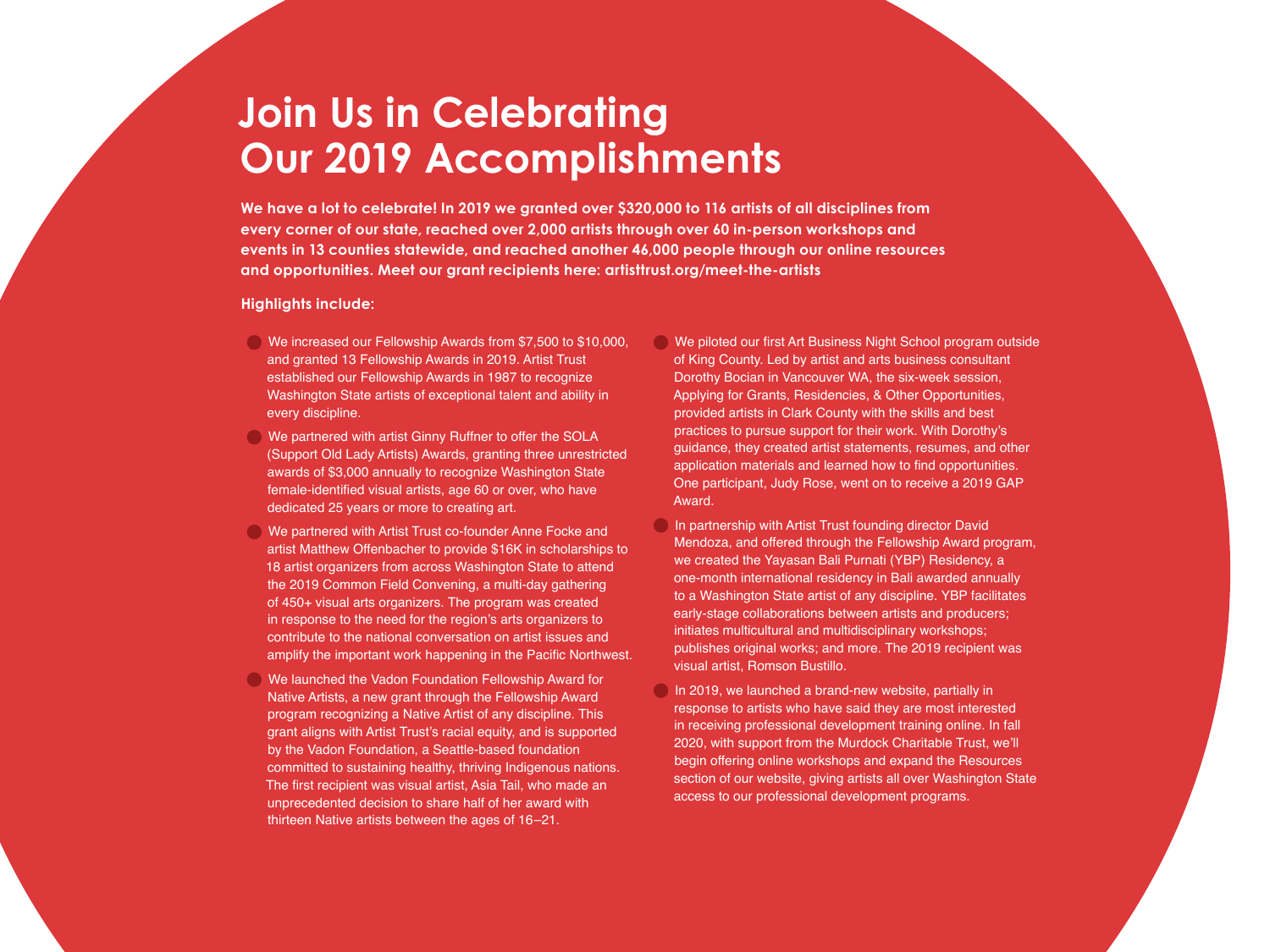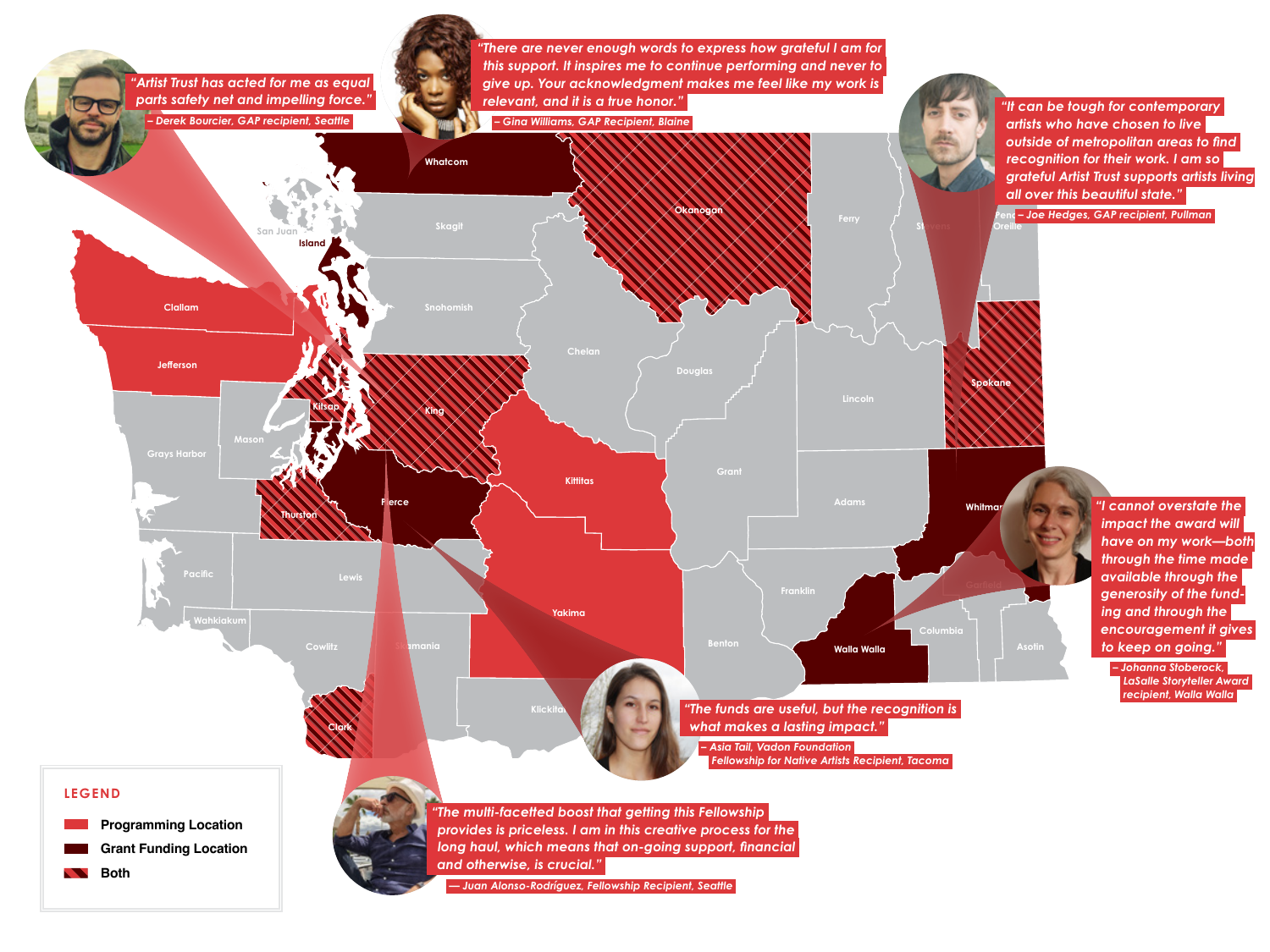

## **2019 ARTIST TRUST STAFF & INTERNS**

#### **OPERATIONS**

**CEO** Shannon Halberstadt

**Finance & Operations Manager** Gems

**Communications Manager** Erika Enomoto Salena Hill (temporary) Elizabeth Thompson

**Operations Coordinator** Luther Hughes

**PROGRAMS**

**Program Director** Brian McGuigan

**Program Manager** Lydia Boss

**Program Coordinator** Zach Frimmel

### **DEVELOPMENT**

**Development Director** Kristina Goetz

**Annual Fund & Events Manager** Emily Dennis Justine Deacon

**Development Coordinator** Nadia Ahmed

## **INTERNS**

Anna Dawson; Gina Dodge; Maria Durish; Zoë Guckenheimer; Cecilia Karoly-Lister; Grace Nakahara

## **2019 BOARD MEMBERS**

**OFFICERS President**  Sarah Traver **Vice President** Cezanne Garcia **Vice President** Mark Olthoff **Treasurer** Byron Olson Nicole Stellner **Secretary** Nancy Chang

**Executive Committee Member At-Large** Chris Abrass

## **CAMPAIGN FOR A CREATIVE FUTURE**

## **MEMBERS**

Will Chapman Katie Creyts Allison Eltrich Anthony Gipe Heather Joy Helbach Olds Zabrina Jenkins Kurt Kiefer Brooke Kiener Michael Lane Gar LaSalle Mariella Luz James Miles Ben Stuckart Subhadra Terhanian Tanya Trejo Robert Tull Lorraine Vagner Emily Washines Gerard Zytnicki

**In 2019 we continued to grow support for the Campaign for a Creative Future, reaching 75% of our \$3.5 million goal. This effort to raise capital and invest in sustained funding for artists will ensure that our grant and professional development programs continue as a resource for generations. To support this important Campaign, please contact Kristina Goetz, [goetz@artisttrust.org.](mailto:goetz%40artisttrust.org?subject=Campaign%20for%20a%20Creative%20Future)**

## **CAMPAIGN FOR CREATIVE FUTURE LEADERSHIP CIRCLE (\$100,000+)**

Shari & John Behnke, Michael & Cathy Casteel, Stephanie Ellis-Smith & Douglas Smith, Robert E. Frey, Gar and Barbara LaSalle, Christopher & Alida Latham, Len Lewicki, Raynier Institute & Foundation, Jon and Mary Shirley Foundation

## **CAMPAIGN FOR CREATIVE FUTURE DONORS**

Christine & Itamar Abrass, Peter Ackroyd & Joan Alworth, Perry & Christine Atkins, Greg & Ronna Bell, Dennis Braddock & Janice Niemi, Scot & Susan Bradley, Nancy Chang, Valerie Collymore, Juli Cook, Allison Eltrich, Susan Ephron, Donald & Alison Farmer, Bruce Funkhouser & Michelle Friars, Helen Gamble, Cezanne Garcia & David Grossman, Karen Guzak, Mark Haley & Michaela Clancy, Joyce Halldorson, Dick & Betty Hedreen, Heather Helbach-Olds & Matthew Olds, Zabrina Jenkins, Kyle Johnson, Kurt Kiefer & Mary Williamson, Kevin & Motomi Kudo-King, The Klorfine Foundation, Michael Lane & Paul D. McKee, Marge Levy & Larry Lancaster, Barbara Lockwood, Mariella Luz & Michael Elvin, Roger & Nancy MacPherson, Nance Myers, Claire Molesworth, Quinton Morris, Byron & Phillis Olson, Mark Olthoff & Brett Arrington, Roy H. & Natalie C. Roberts Family Foundation, Lillian and Doug Ryan, Cathy Sarkowsky, Faye Sarkowsky, Pablo Schugurensky & Renata Tatman, Earl & Charyl Kay Sedlik, Preston Singletary & Asa Sandlund, David & Catherine Eaton Skinner, Nicole Stellner & Peter Eberhardy, Paula Stokes & John Sullivan, Ben & Ann Stuckart, Sarah Traver, Tanya Trejo, Robert & Betty Tull, Lorraine Vagner, Susan Wagner, The Walker Family Foundation,Bryan Webster, Randy White & Melinda Luke-White

## **SPECIAL THANKS TO OUR 2019 FUNDING & PROGRAM PARTNERS**

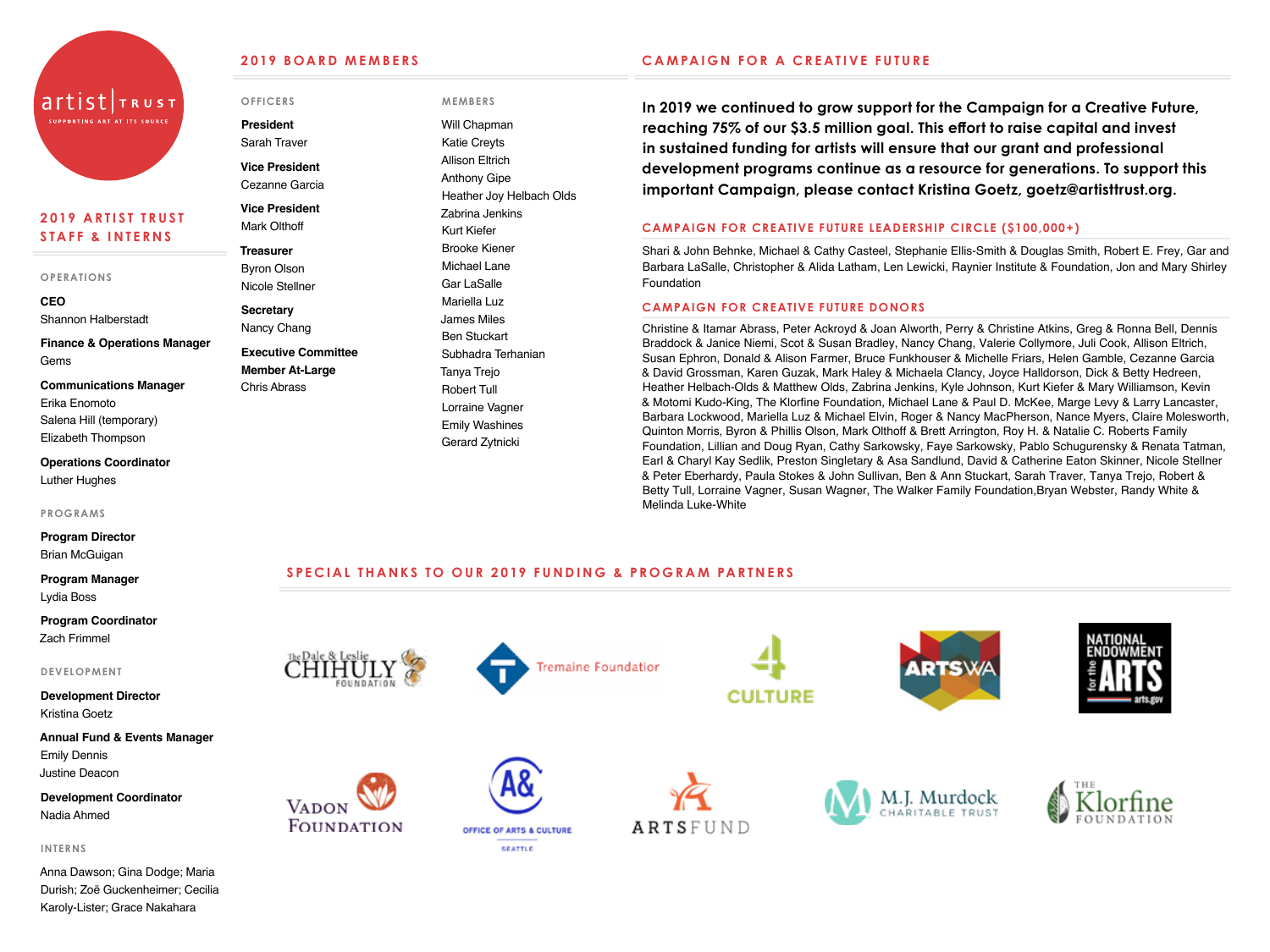**Artist Trust is grateful to the numerous individuals, foundations, and corporate donors that make our work possible. For a full list visit: [artisttrust.org/thank-you-2019-donors](http://www.artisttrust.org/thank-you-2019-donors).**

#### **\$100,000+**

Jeannette Kozicki Manhoff Trust The Dale & Leslie Chihuly Foundation

#### **\$25,000–\$99,999**

Emily Hall Tremaine Foundation, Inc., Jon & Mary Shirley Foundation, Leonard & Norma Klorfine, Christopher & Alida Latham, MJ Murdock Trust, 4Culture, Anonymous, ArtsWA, Sarah & Tim Cavanaugh, Gar & Barbara LaSalle, Katharyn Gerlich, Mattie Iverson, National Endowment for the Arts, Seattle Office of Arts & Culture, The Estate of Nancy D. Alvord, Vadon Foundation

#### **\$10,000–\$24,999**

The Walker Family Foundation, Eve & Chap Alvord, Amazon.com, Inc., Anonymous, ArtsFund, Helen Gamble, Vulcan Inc., Merrill Wagner Ryman

#### **\$5,000–\$9,999**

Roy H. & Natalie C. Roberts Family Foundation, Joan Alworth & Peter Ackroyd, Shari & John Behnke, Community Foundation of North Central Washington, Deirdre Doyle Real Estate, Stephanie Ellis-Smith & Doug Smith, Expedia Inc., Michelle Friars & Bruce Funkhouser, Innovia Foundation, Kurt Kiefer & Mary Williamson, TEW Foundation, Judy Pigott, Becky Roberts & Dennis Oldroyd, Cathy Sarkowsky, Sarah Traver & Charlie Rush, Tanya Trejo & Keane Watterson, Uncle Harry's Natural Products, Susan & Kenneth Wagner, Merrill Wright

#### **\$2,500–\$4,999**

Christine & Itamar Abrass, Merrily Applewhite, Art Market Productions, Marilyn Dix & David Ragozin, Frye Art Museum, Cezanne Garcia & David Grossman, Jeffrey Gerson, Anthony Gipe & Yoshiteru Kinjo, Phyllis Hatfield, Lynn Hubbard & David Zapolsky, Allison Hyde & Jake Nellis, Microsoft Matching Gifts Program, Northwest Polite Society, Byron & Phillis Olson, Mark Olthoff & Brett Arrington, Suman Paranjape & Will Chapman, Paul Rucker, Mary Snapp & Spencer Frazer, Nicole Stellner & Peter Eberhardy, David & Dana Taft, Subhadra Terhanian, Tulalip Tribes Charitable Contributions, Robert & Betty Tull, Lorraine Vagner, Juliet Waller Pruzan & Alan Pruzan, Pamela & Gerard Zytnicki

#### **\$1,000–\$2,499**

Edie Adams, Steve & Karen Adler, Allegiance Wealth Management, Perry & Christine Atkins, Thomas Bayley, Greg & Ronna Bell, Becky Benaroya, Kellie Carlson, Nancy Chang & Markham Lee, Columbia Bank, Dow Constantine, Katie Creyts, Susan & Lonnie Edelheit, Cora Edmonds & Phil Crean, Jerry Everard & Jane Kaplan, Pat Haase, Richard & Elizabeth Hedreen, Foster/White Gallery, Reilly Jensen & Judith Meleliat, Dan Jiyamapa & Michelle Jack, Josiah Johnson & Chase O'Connor, Franny Ketcham Mead, Brooke & Marshall Kiener, Greg Kucera & Larry Yocom, Kevin & Motomi Kudo-King, Michael Lane & Paul McKee, Leonard Lewicki, Mark Light, Nancy Mee & Dennis Evans, Kirsten Murray and Tim Griffith, James & Katherine Olson, Olson Kundig Architects, Inc., Herbert & Lucy Pruzan, Doug Reston & Missy Ponder-Reston, Greg Robinson, Jackson Schmidt & Kathy Bremner, Linda Stone, Wenona and Brereton Strafford, Jane Talbot, Renata Tatman & Pablo Schugurensky, Judith Tobin & Michael Baker, Traver Gallery, Gail Gibson & Claudia Vernia, Ernest Vogel & Barbara Billings, Nancy Weintraub, Marsha Wolf & Ken Linkhart, Virginia Wright

## **\$250–\$999**

Wendy Alexander & Randy Ogata, Michele & Phil Anderson, Dr. Jennifer Andrews & Brett Swenson, Lara Behnert, Don Bell & Karen Lorene, Chris & Melissa Cable, Diane Caillier &, Clayton King, Fay Chapman, Chihuly Garden & Glass, Donna Cutler, Davidson Galleries, Clint Diener & Diane Lasko, Dino's Pizza, DocuSign, Susan Ephron & Randy Daniels, Season & Aaron Evans, Carole Fuller & Evan Schwab, Gallery One, Wood & Graham Graham, Vicki Halper, Laura & John Hammarlund, James Heath, Henry Art Gallery, Betsy Jewett, Sara Lane & Rod Boyer, Micki & William Lippe, Holly & Steve Martz, Terri Maupin, Fidelma McGinn & Randy Rossland, Nina & Pat McKay, David Mendoza, Samuel Mitchell & Sam Whiting, W. R. Nickel, Nordstrom, Inc., Matthew Olds & Heather Helbach-Olds, Lyll O'Shaughnessy, Paula Riggert, Ben & Ann Stuckart, Haridas & Charlene Terhanian, Anne Traver, Marta Trilles & Carlos Avello, Linda Vivas, Carol Walton, Erin Weible, Patricia & Doug Zuberbuhler, Pamela Abbott, Lacey All and Amy White, Robyn & Bob Bayless, Kate Becker & Michael Compton, Robert & Katherine Bellmore, Victoria Bennett, Walter & Julie Bivins, Warner Blake & Karen Guzak, BOA Construction, CJ Brockway, Steven & Elizabeth Brown, Nancy Carrs Roach & Tom Roach, Valerie Curtis-Newton, Dottie Delaney, Vasiliki Dwyer, Augusta Sparks & Dylan Farnum, Leigh Fulwood, Gilead, Gene Graham, Mark Griffin, Ron & Barbara Hammond, Simon Henneman & Kristina Goetz, Drew & Lily Hilen, Sibyl James, Robert Kaplan & Margaret Levi, Thomas Kenney & Eliaichi Kimaro, Lockhart/Suver, Ruth Lockwood, Mariella Luz & Michael Elvin, Julie Ly & Mike Pinto, Christina & Brad Mace, Kristine Matthews & Angus MacGregor, Shawna & Nick McCann, Deb Mcfarlane, Anna & Paul McKee, Guy Merrill & Kira Burge, Carol Milne, Erin Moore, Troy Ness, Kyleen & Will Niccolls, Liza Rognas, Vicki Ross, Lillian Ryan, Samantha Scherer & Jason Huff, Charyl Kay & Earl Sedlik, Chloe Sherpe, Juliana Sloper, Zenaida Smith, Carolyn & Leslie Stephens, Neal Stephenson & Ellen Lackermann, Linda & David Strout, Roger Stuckly & Juan Alonso-Rodriguez, Michael Tobiason & Joann Reiter, Dr. Raymond Tymas-Jones, Carmen Valdes, Kate & Michael Vaughn, Judith & James Wagonfeld, Fletch Waller, Kristen Webb & David Schooler, Kristen Webb & David, Schooler, Sarah Wilke, Cheryl Woodruff, Susan Woolf & Steve Price, Nancy Worden & William Reed, Diana Xin